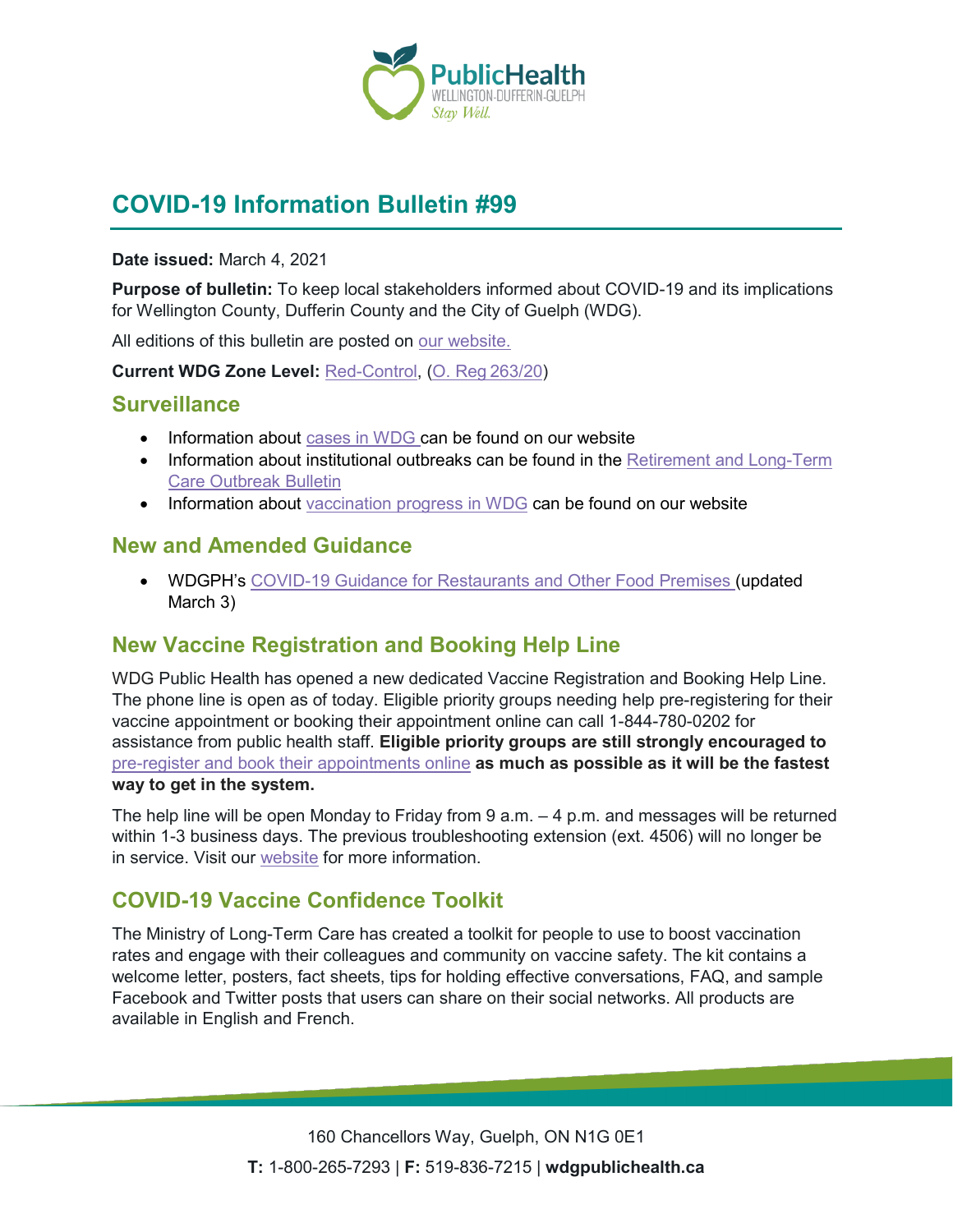

- [English](http://www.health.gov.on.ca/en/pro/programs/ltc/docs/covid-19/toolkit/MLTC-COVID19-Toolkit-EN.zip?utm_source=publishermltc&utm_medium=display&utm_campaign=covid-vaccine-toolkit-english&utm_content=toolkit-text) (21 MB .zip format)
- [French](http://www.health.gov.on.ca/en/pro/programs/ltc/docs/covid-19/toolkit/MLTC-COVID19-Toolkit-FR.zip?utm_source=publishermltc&utm_medium=display&utm_campaign=covid-vaccine-toolkit-french&utm_content=toolkit-text) (22 MB .zip format)

### **Announcements and Changes to Services**

- On March 4, the [Government of Ontario](https://news.ontario.ca/en/release/60538/ontario-provides-additional-support-for-municipalities-during-covid-19) announced it is providing an additional \$500 million to help the province's 444 municipalities address ongoing COVID-19 operating costs.
- On March 3, the [Prime Minister, Justin Trudeau](https://pm.gc.ca/en/news/news-releases/2021/03/03/new-investments-support-research-and-science-across-canada) announced an investment of more than \$518 million to support researchers and fund projects that help beat the pandemic and build a more resilient Canada.
- On March 3, the [Government of Ontario](https://news.ontario.ca/en/release/60530/ontario-hires-100-additional-health-and-safety-inspectors) announced it has hired over 100 new occupational health and safety inspectors to support business inspection campaigns, and help ensure employees, businesses and the public are protected.
- On March 3, the [Government of Canada](https://www.canada.ca/en/health-canada/news/2021/03/health-canada-allows-more-flexible-storage-and-transportation-conditions-for-pfizer-biontech-covid-19-vaccine0.html) announced that Health Canada has authorized a submission from Pfizer-BioNTech to allow its COVID-19 vaccine to be stored and transported at standard freezer temperatures (between -25°C and -15°C) for up to two weeks instead of ultra-cold conditions, facilitating more flexible transportation and local re-distribution of this vaccine.
- On March 3, the [Government of Canada](https://www.canada.ca/en/department-finance/news/2021/03/government-announces-wage-and-rent-subsidy-amounts-to-remain-unchanged-through-to-june.html) announced that the Canada Emergency Wage Subsidy, the Canada Emergency Rent Subsidy and Lockdown Support will be extended until June 2021.
- On March 2, [Health Canada and the European Medicines Agency \(EMA\)](https://www.canada.ca/en/health-canada/news/2021/03/health-canada-and-the-european-medicines-agency-publish-clinical-data-used-to-support-their-authorizations-of-the-moderna-covid-19-vaccine.html) collaboratively published the full clinical data reviewed as part of their authorizations of the Moderna COVID-19 vaccine.

### **Additional Resources**

- PHAC's [COVID-19: How to Make Your Mask Fit Properly](https://www.canada.ca/en/public-health/services/publications/diseases-conditions/covid-19-mask-fit-properly.html) (March 1)
- PHAC's [AstraZeneca COVID-19 Vaccine: What You Should Know](https://www.canada.ca/en/health-canada/services/drugs-health-products/covid19-industry/drugs-vaccines-treatments/vaccines/astrazeneca.html) (February 26)
- NACI's [Recommendations on the Use of COVID-19 Vaccines](https://www.canada.ca/en/public-health/services/immunization/national-advisory-committee-on-immunization-naci/recommendations-use-covid-19-vaccines.html) (updated March 1)
- NACI Rapid Response: Extended Dose Intervals for COVID-19 Vaccines to Optimize [Early Vaccine Rollout and Population Protection in Canada](https://www.canada.ca/en/public-health/services/immunization/national-advisory-committee-on-immunization-naci/rapid-response-extended-dose-intervals-covid-19-vaccines-early-rollout-population-protection.html) (March 3)

## **Contact Information for Additional Support**

#### **WDGPH COVID-19 Call Centre**

#### **Please note we are experiencing higher than normal call volumes and you may not be able to get through.**

For health-related questions, including symptoms, close contacts or travel:

- o Call 519-822-2715 ext. 7006
- $\circ$  Available Monday Friday from 9:00 a.m. 4:00 p.m.